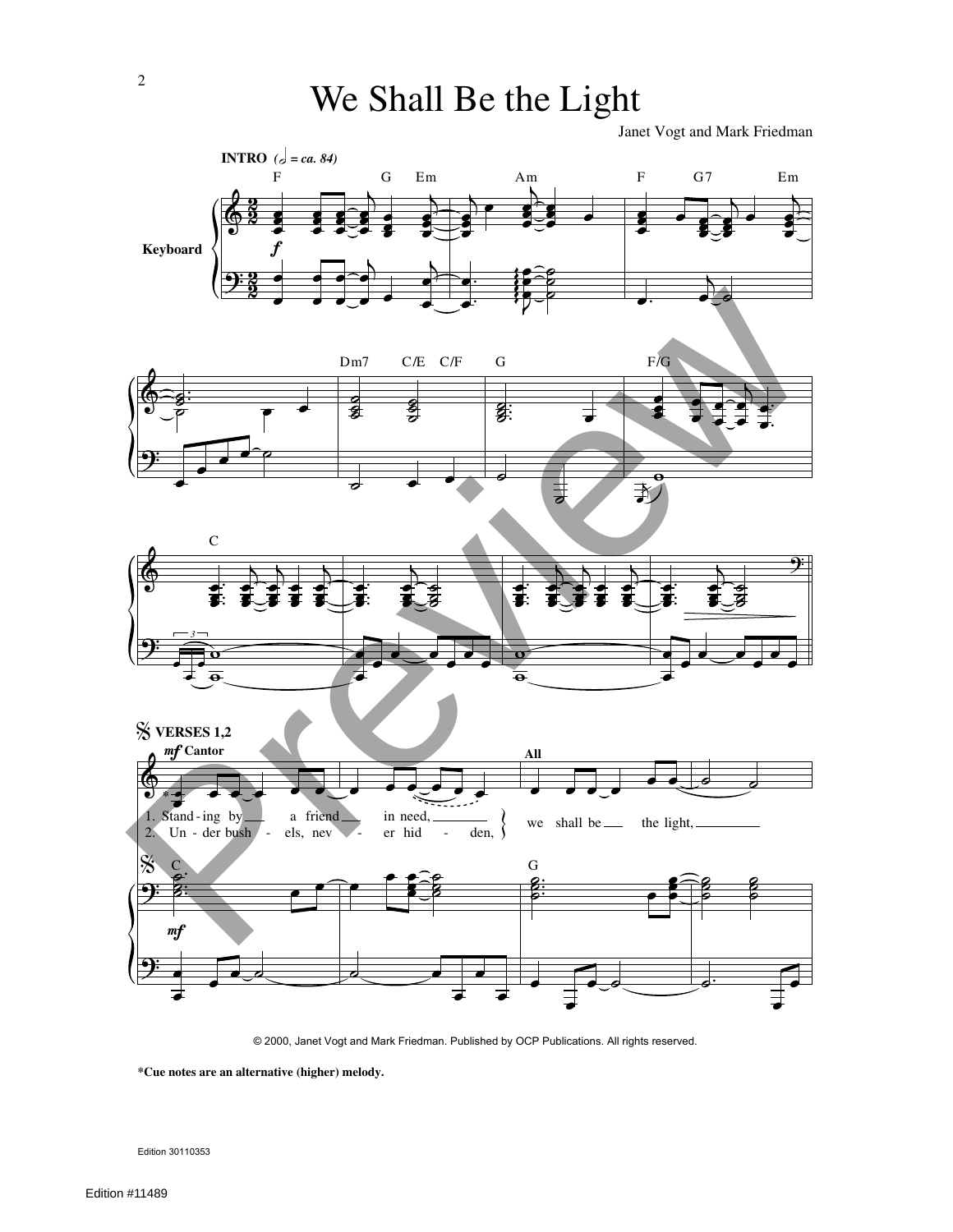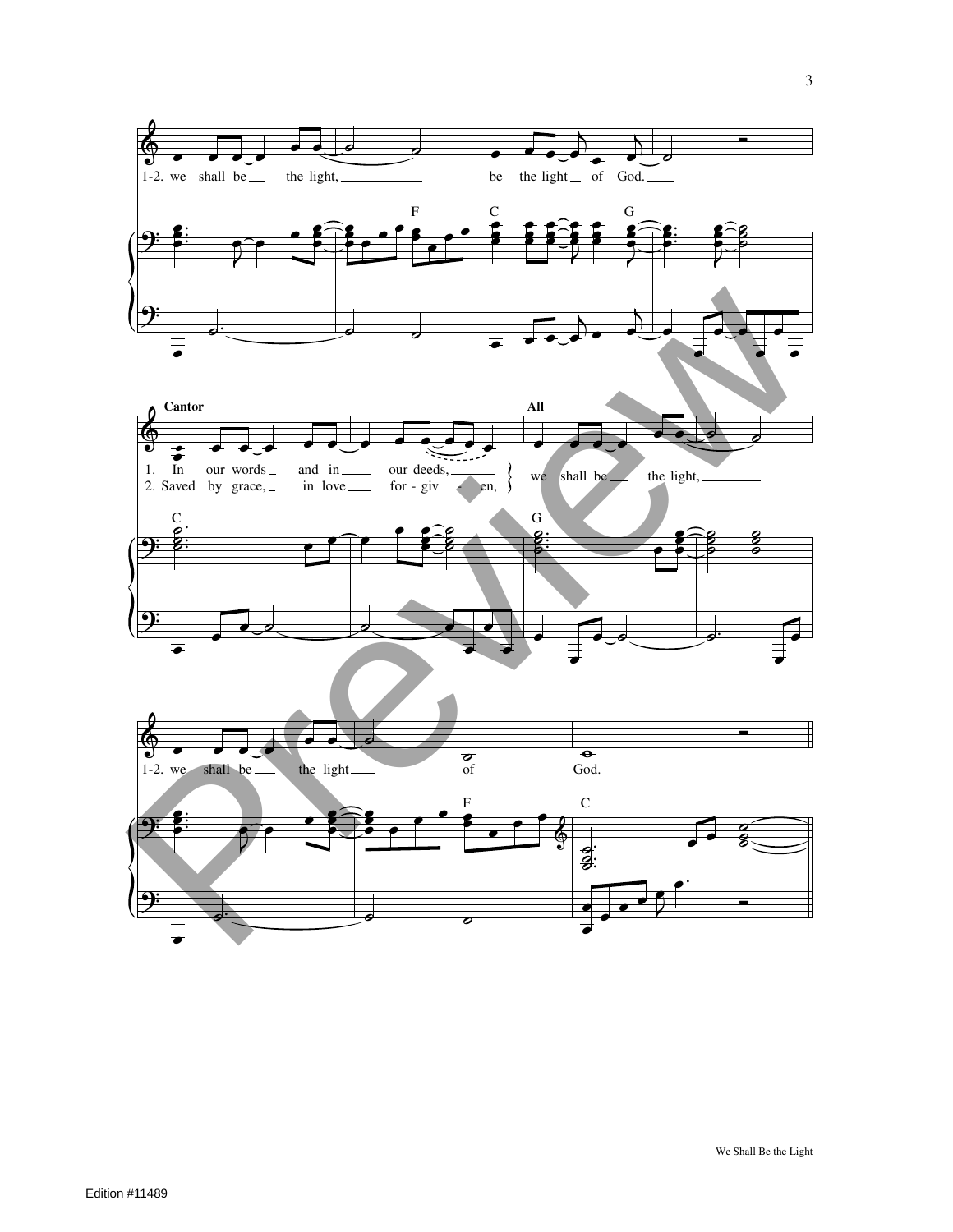







4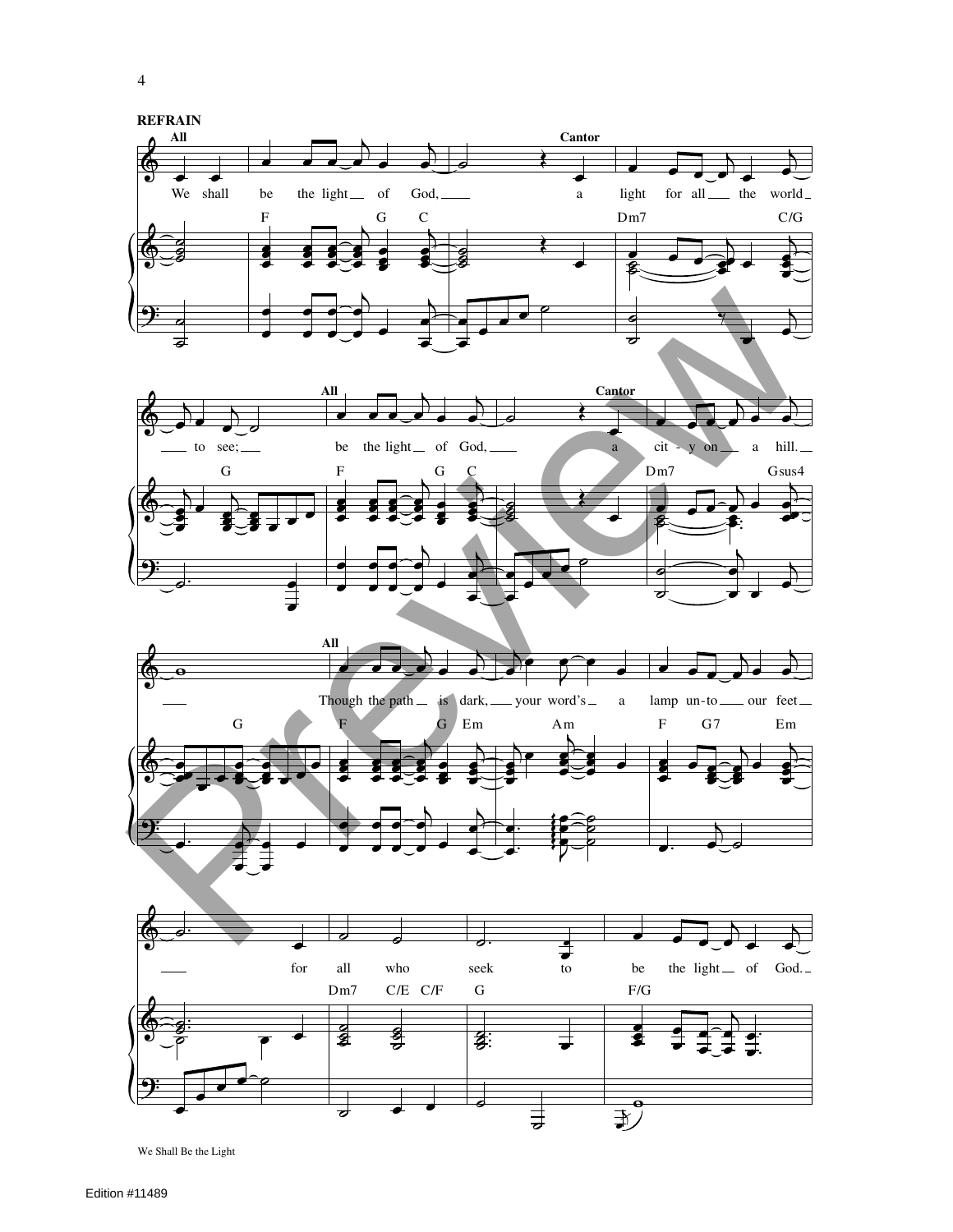

We Shall Be the Light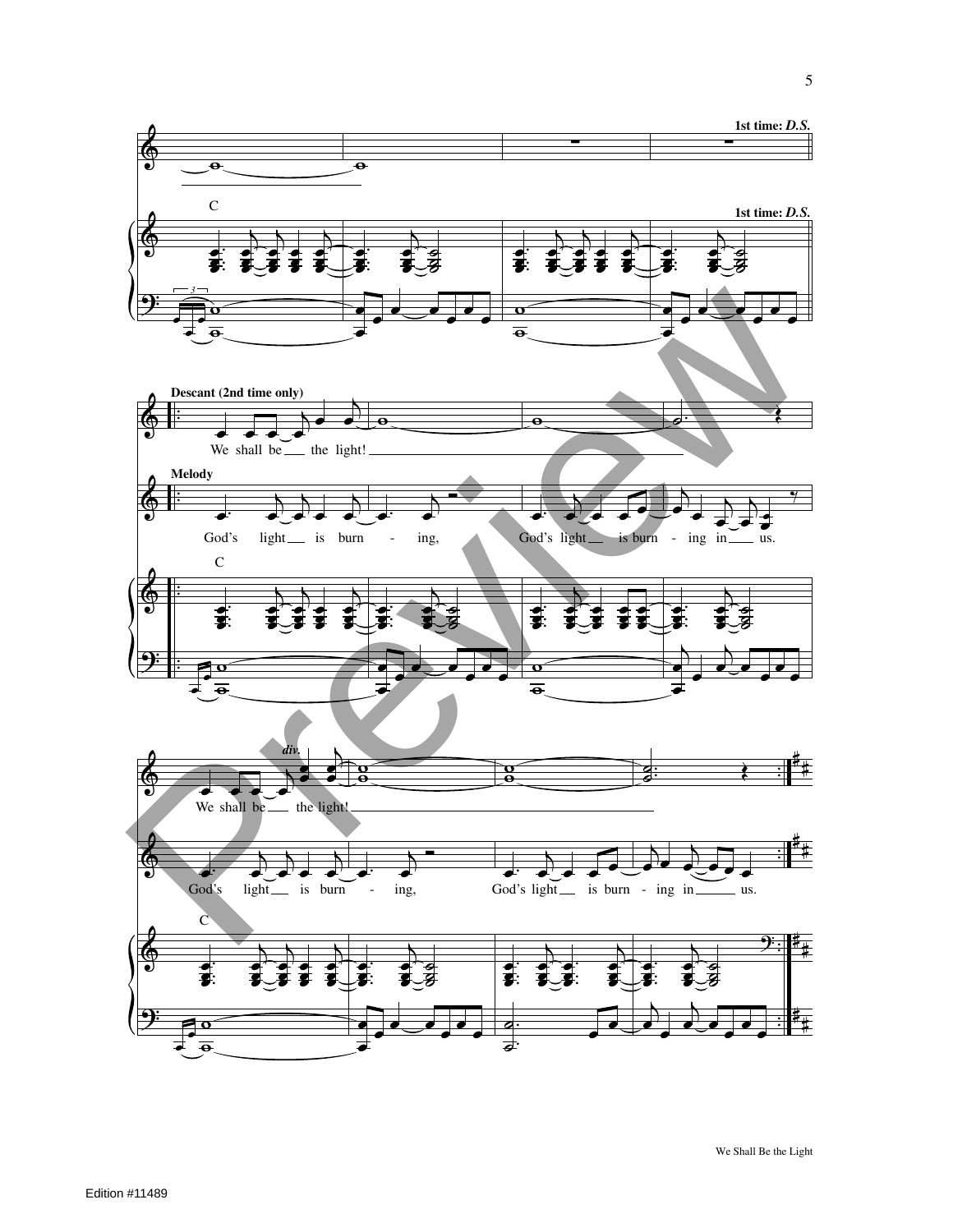

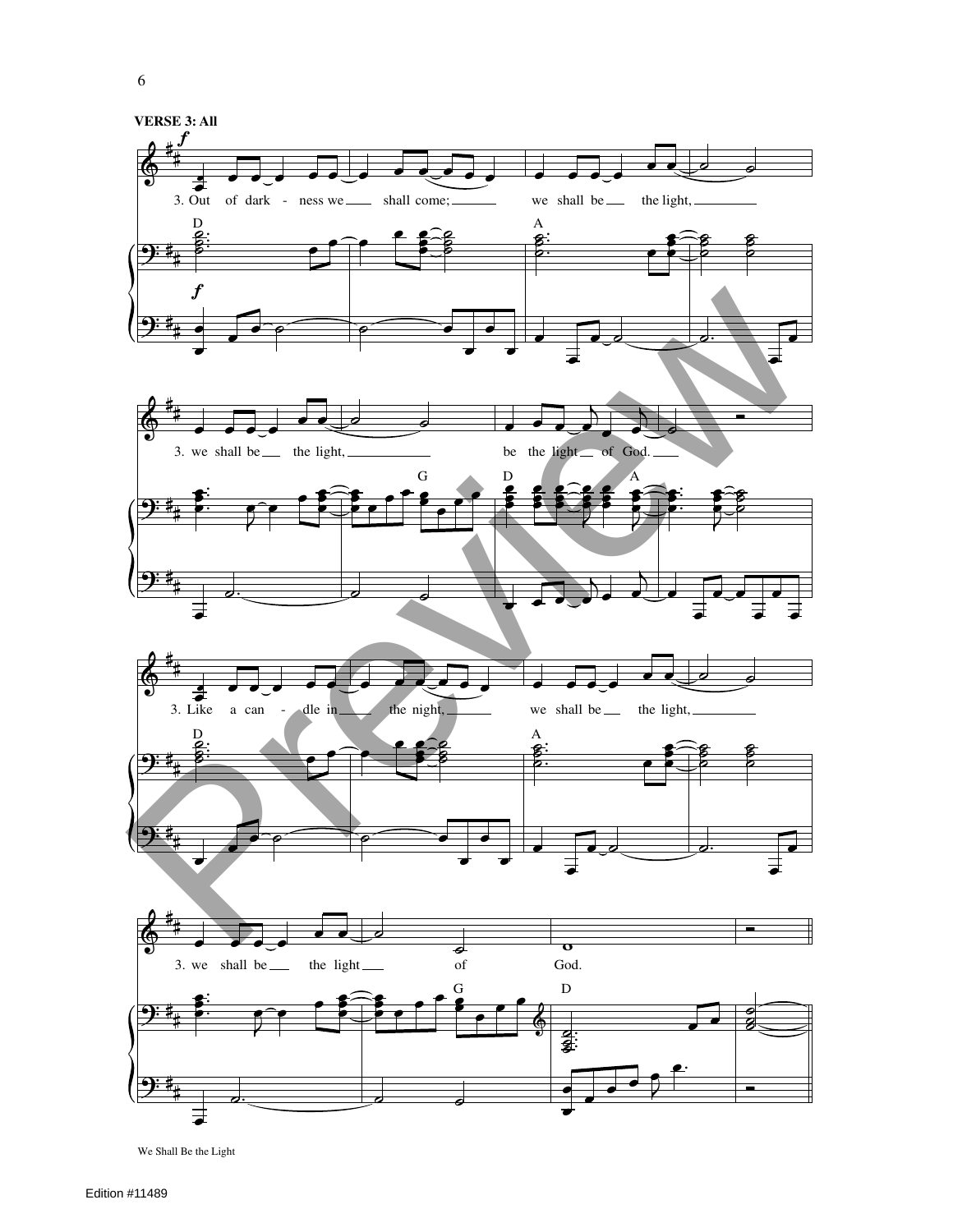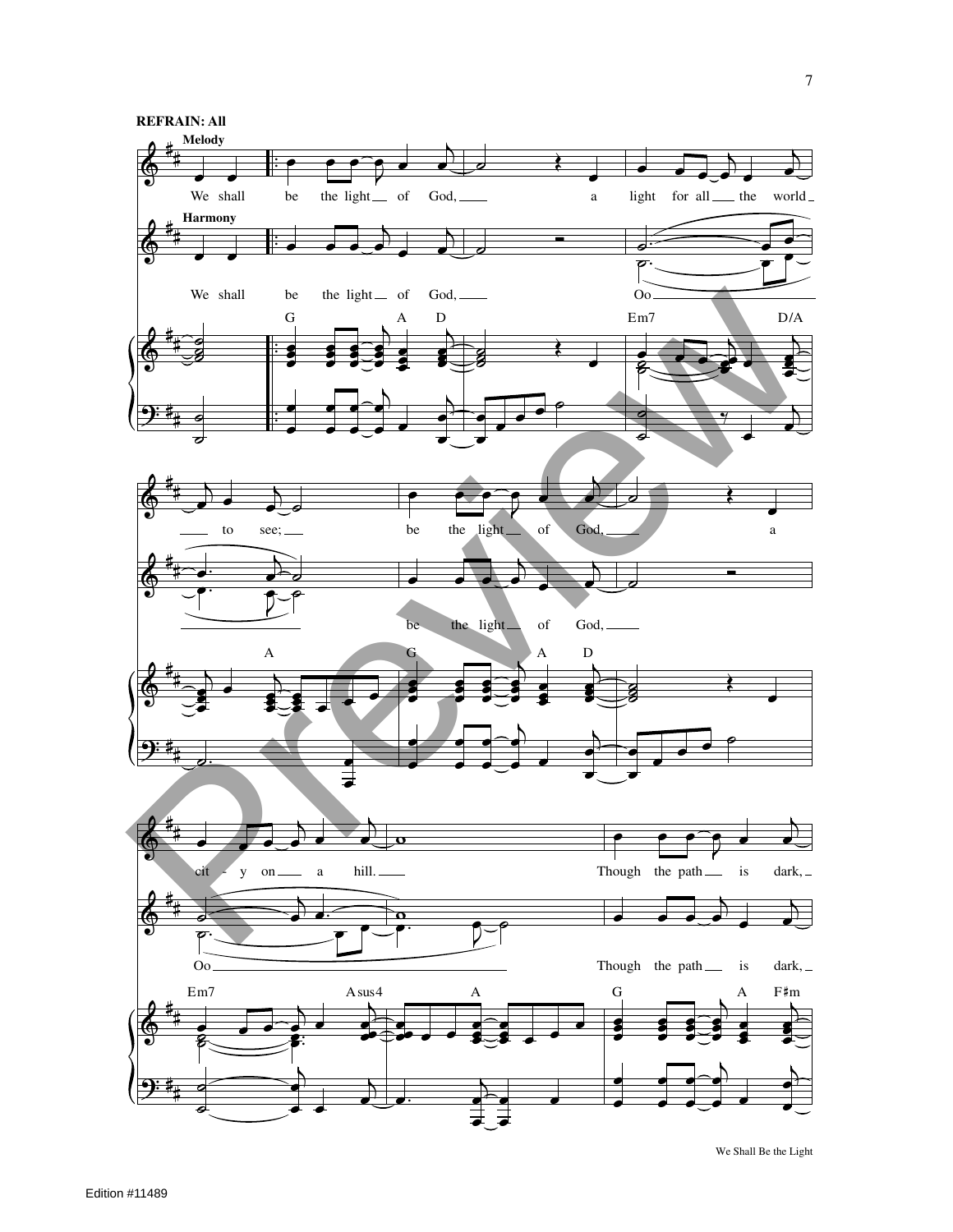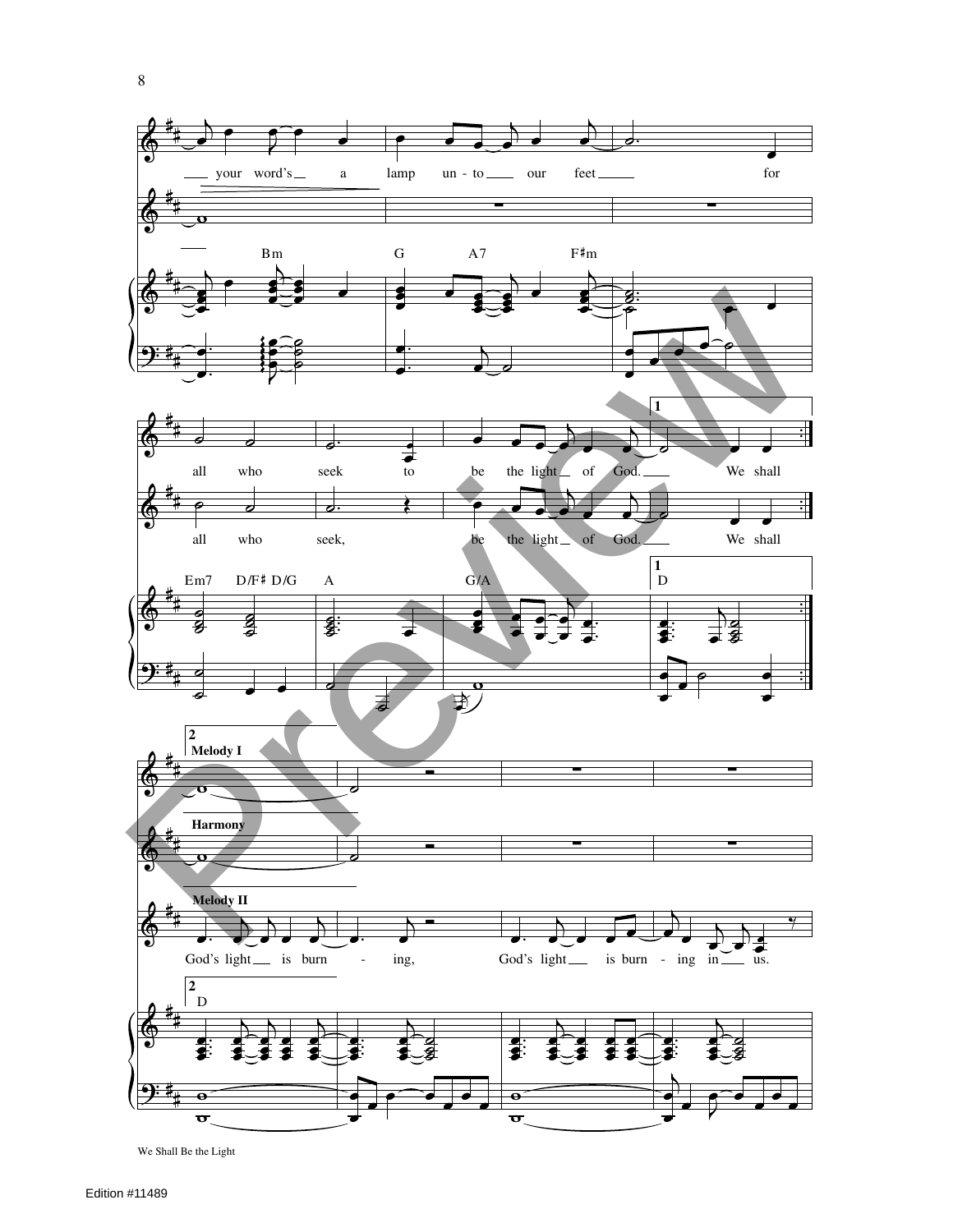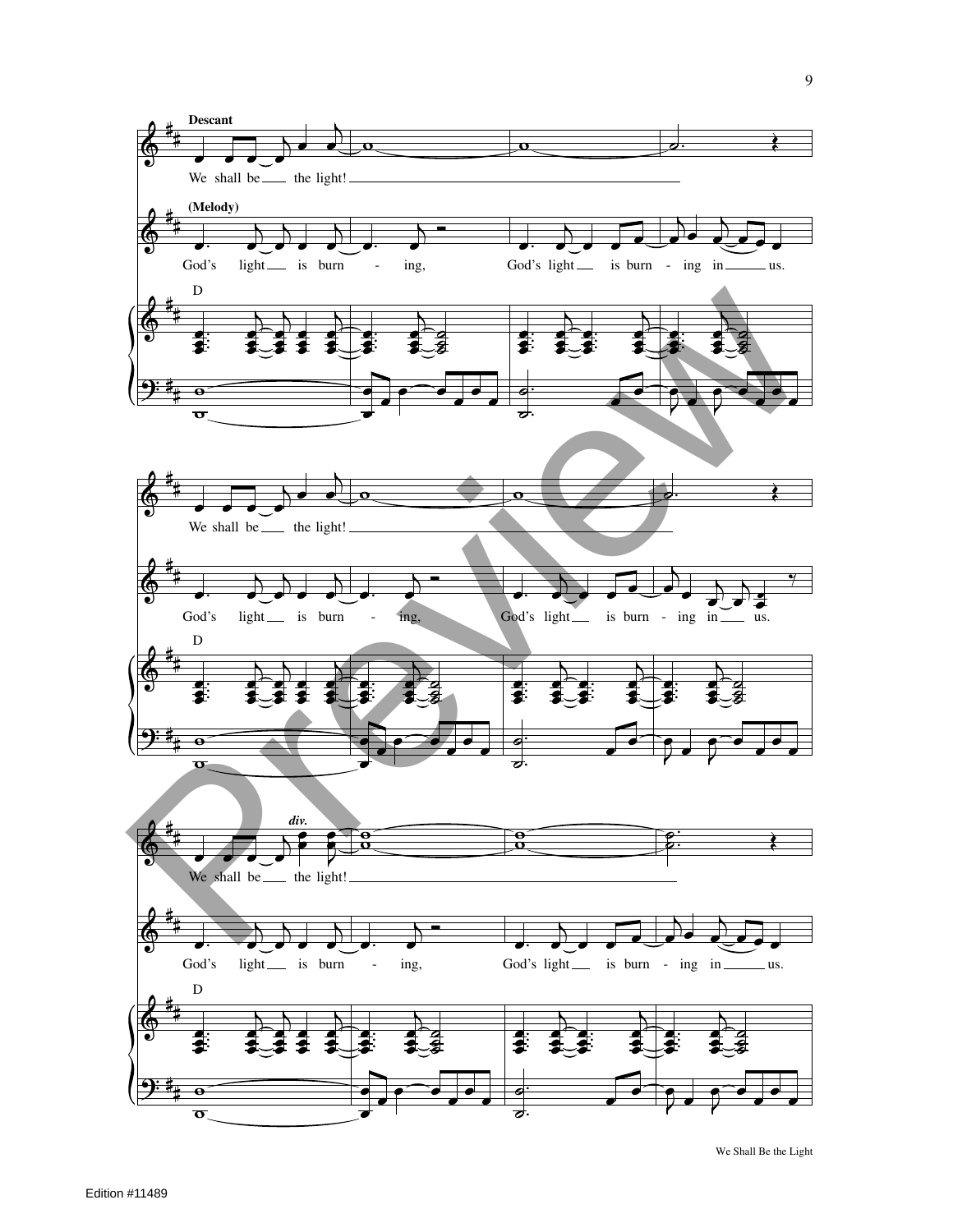

## Performance Notes

This is an uplifting and joyful song. It would be appropriate for use any time as both a gathering song or song of sending forth. It is particularly suitable for celebrations during Catholic Schools Week, for youth retreats and rallies, as a kick-off to service outreach projects, or during the season of Advent. This versatile song offers a bridge ("God's light is burning in us") which can be repeated as many times as you wish to build musically, confirming that each person carries the light of Christ within them.

*—J.V. and M.F.*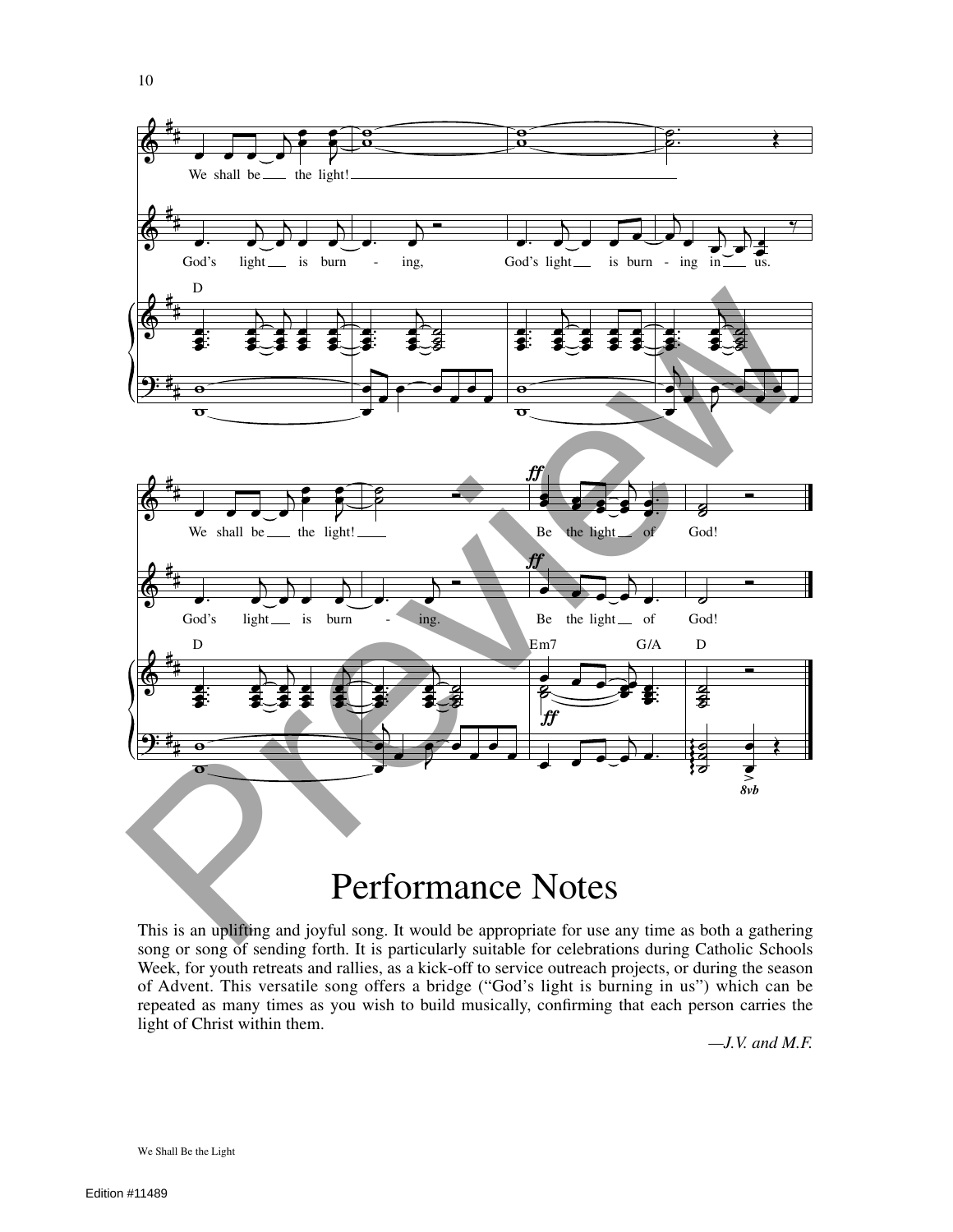*(Guitar/Vocal)*

Janet Vogt and Mark Friedman



© 2000, Janet Vogt and Mark Friedman. Published by OCP Publications, 5536 NE Hassalo, Portland, OR 97213. All rights reserved.

**\*Cue notes are an alternative (higher) melody.**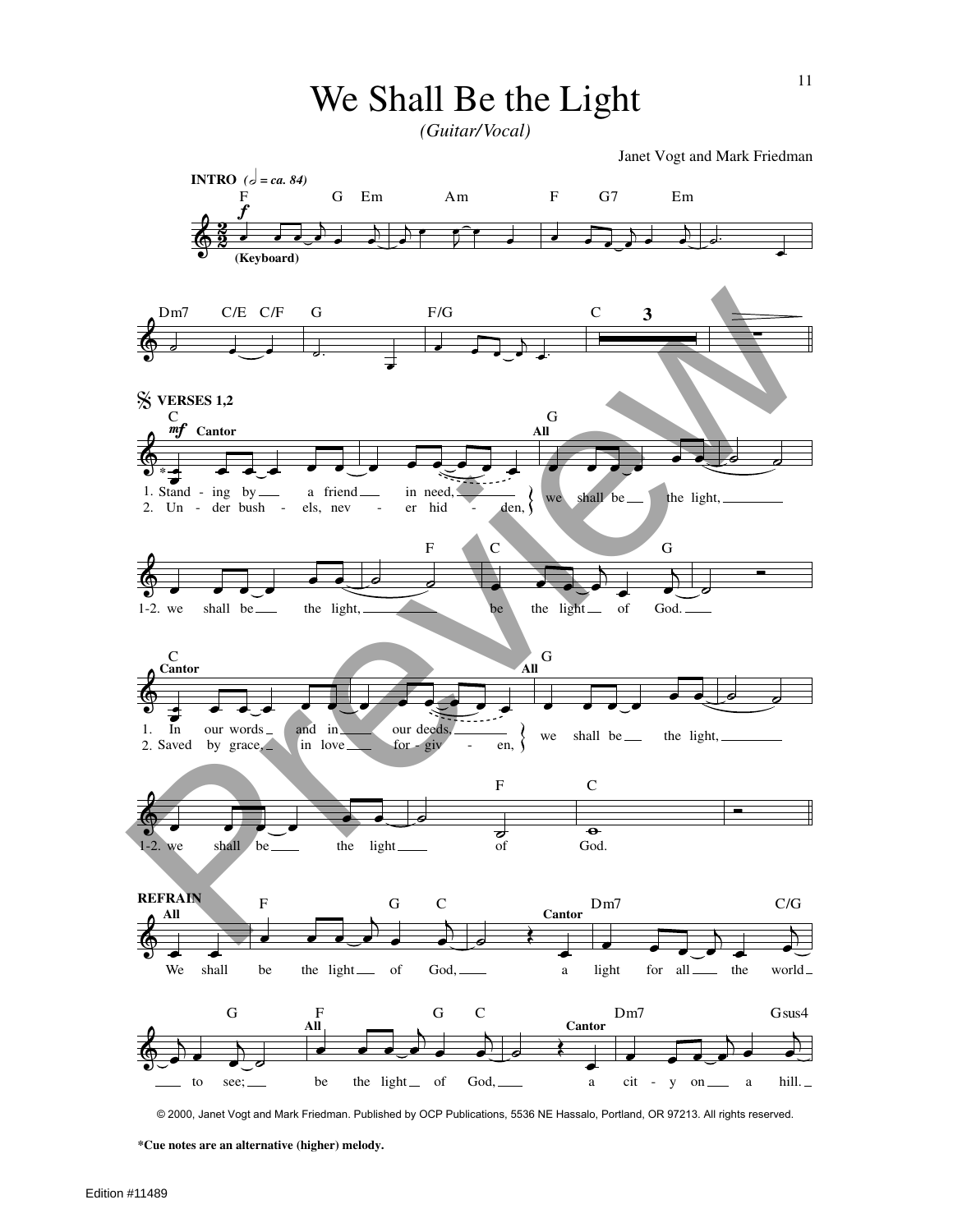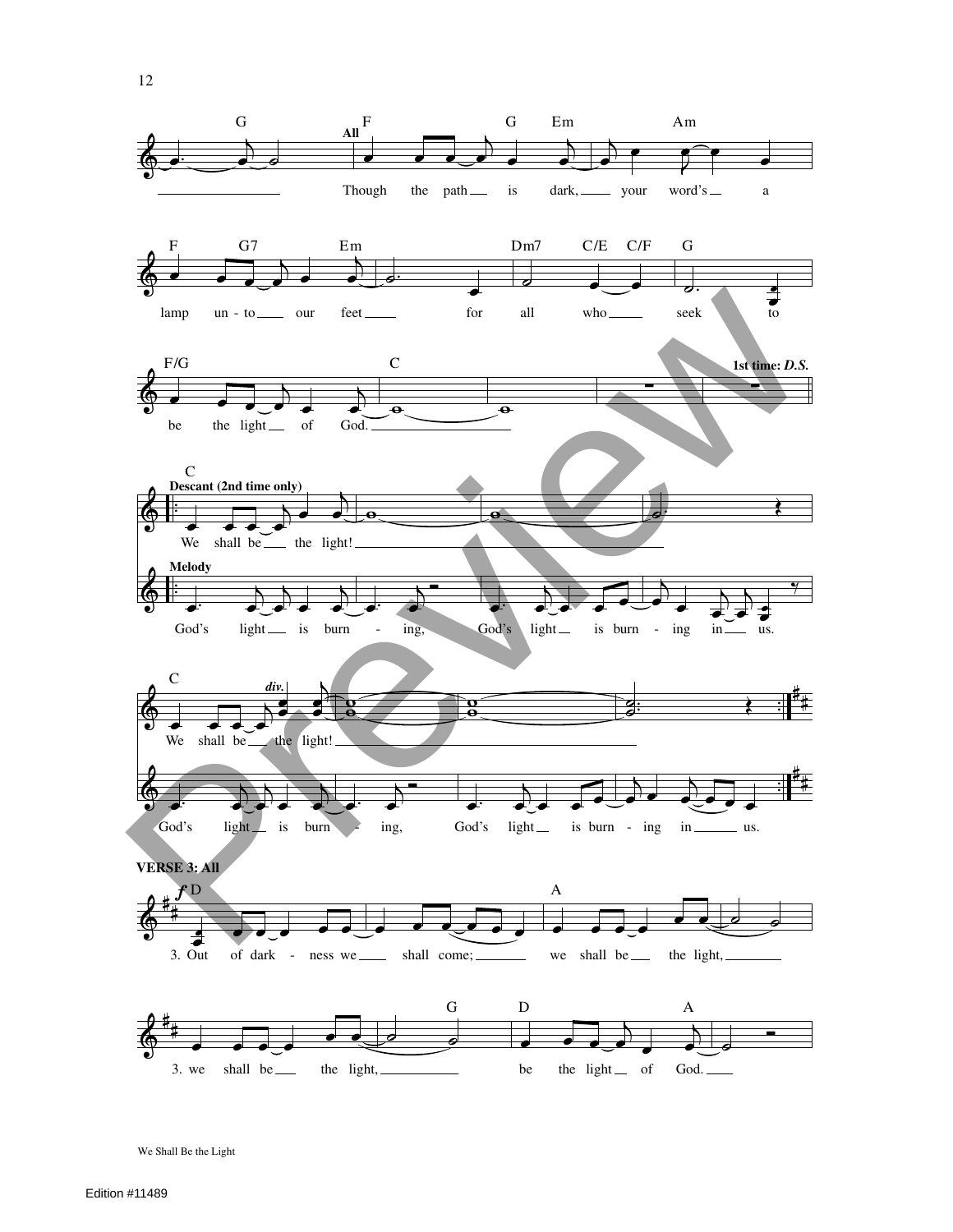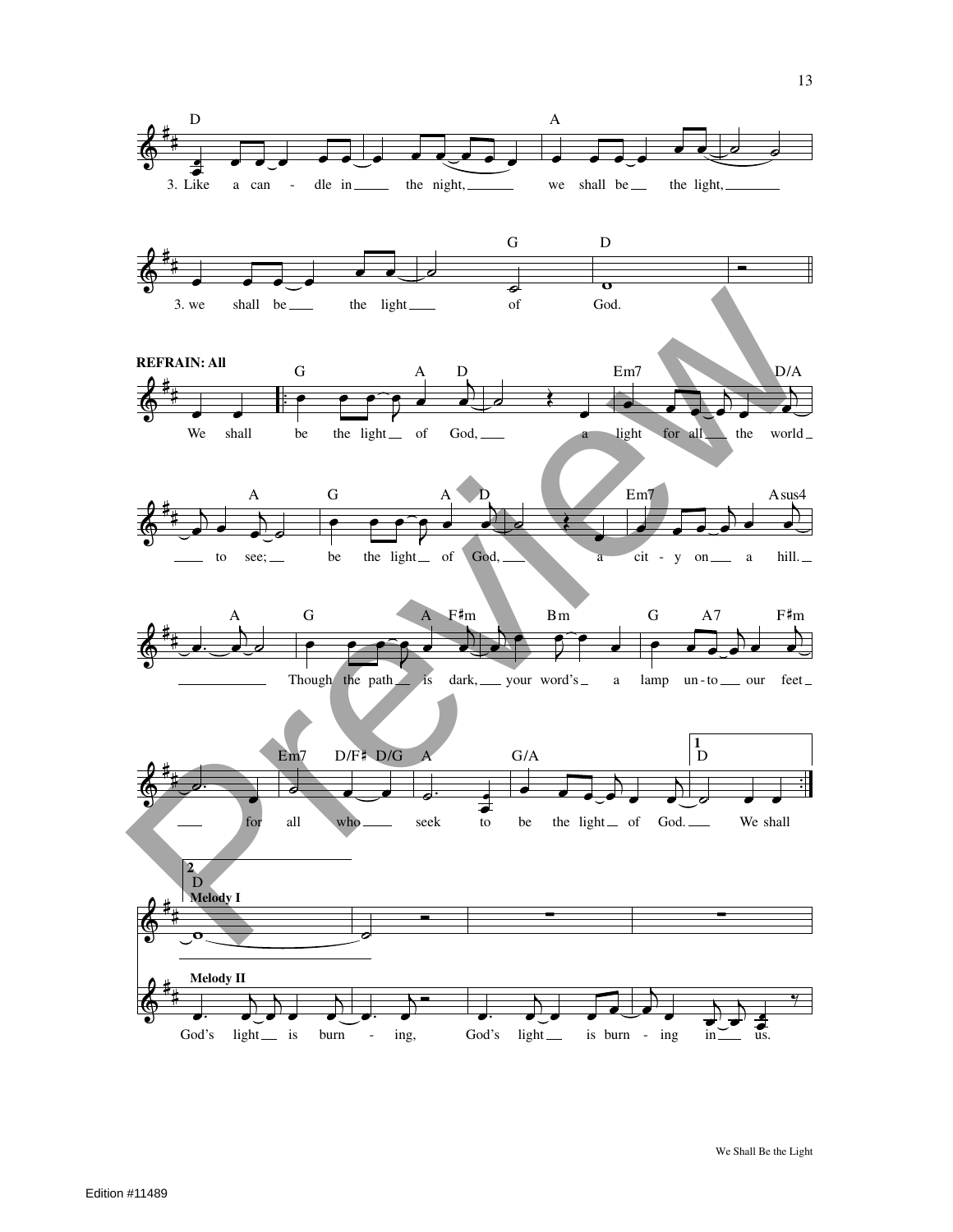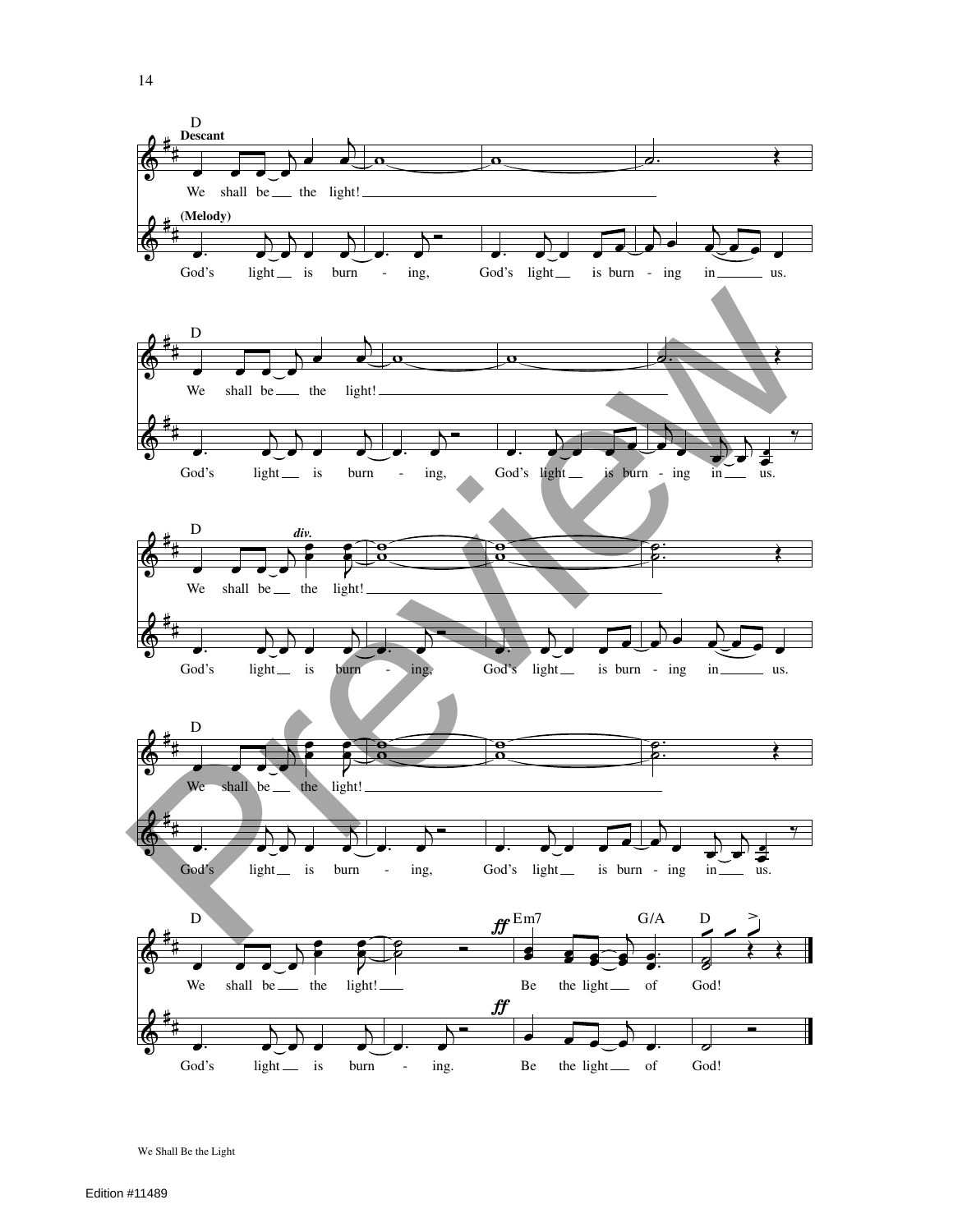

For reprint permissions, please visit OneLicense.net or contact us at 1-800-663-1501.